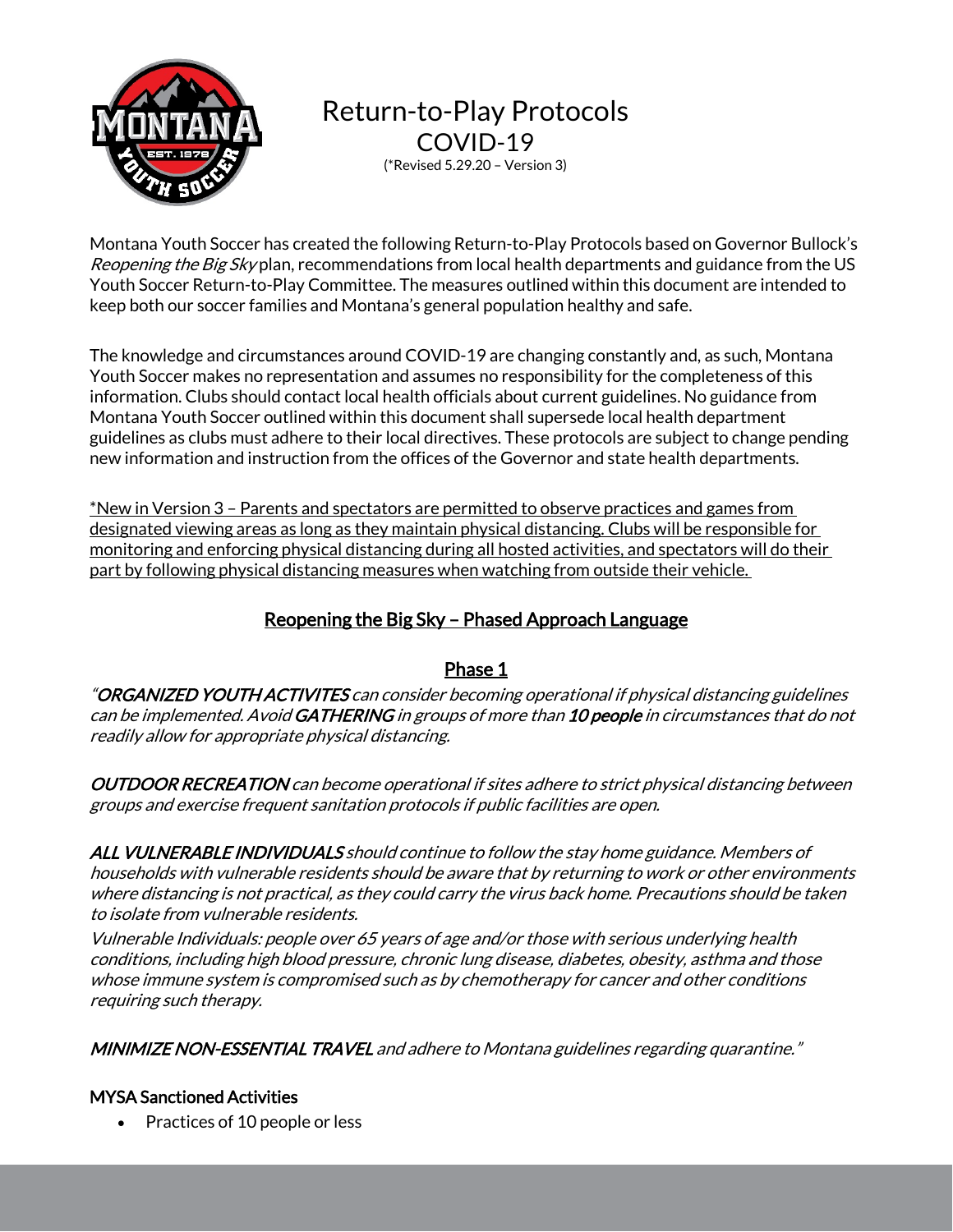## Phase 2

"ORGANIZED YOUTH ACTIVITES remain operational and should avoid GATHERING in groups of more than 50 people in circumstances that do not readily allow for appropriate physical distancing.

## OUTDOOR RECREATION remains in the same operational status as PHASE ONE.

VULNERABLE INDIVIDUALS should continue to adhere to the stay home guidance.

NON-ESSENTIAL TRAVEL guidelines remain the same as PHASE ONE for individuals traveling into Montana and for Montanans returning home."

#### MYSA Sanctioned Activities

• All soccer activities

### Phase 3

"There is no limit on GROUP SIZE during this phase, however PHYSICAL DISTANCING should still be observed. For ALL INDIVIDUALS there is no limit on group size, however everyone should consider minimizing contact time with others and limit time spent in crowded environments.

OUTDOOR RECREATION Interstate tourism travel resumes. Campground, group-use facilities, playgrounds and visitor centers are fully open.

VULNERABLE INDIVIDUALS can resume public interactions but should practice physical distancing and continue to take precautionary measures."

#### MYSA Sanctioned Activities

• To be determined by the MYSA Board

# Stakeholder Responsibilities

### Club Responsibilities

- Create and distribute protocols to its members
- Maintain ultimate oversight that club, team and spectator activities do not violate protocols or local health department guidelines
- Have effective action and communication plans prepared in the event someone within the club tests positive for COVID-19. Identify strategies for working with the local health department to notify its membership of the situation and provide guidance. Plans shall maintain confidentiality.
- Develop a relationship and dialogue with local health officials
- Wear masks and other PPE in accordance with local health department guidelines
- Educate and train all club personnel on current guidelines from the local health department
- Publish all return-to-play activities as being strictly voluntary
- Be sensitive and accommodating to parents that may be uncomfortable with returning too soon
- Display signage throughout facilities promoting health and safety practices
- Utilize club personnel to monitor and enforce physical distancing during all hosted activities
- Make available hand sanitizing stations and waste receptacles at fields
- Discourage handshaking and encourage the use of other noncontact methods of greeting
- Routinely clean and sanitize equipment